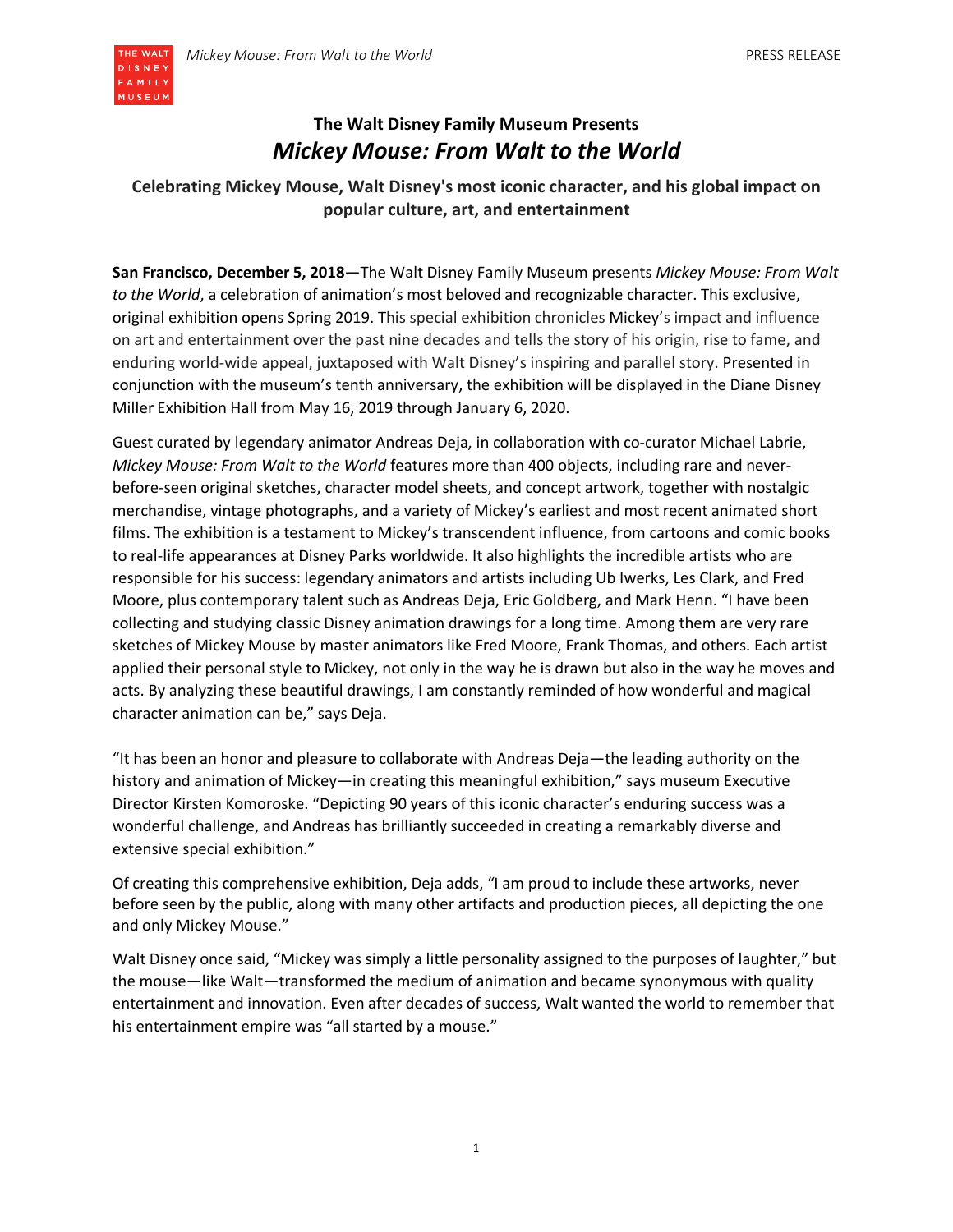

In addition to exploring the vast array of original animation pieces, artifacts, and film clips that illustrate Mickey's rich history, visitors have the opportunity to view artistic interpretations of the world's most famous mouse. For the pop artists of the late-1950s and 60s, Mickey personified the culture of the time: not only was his image reproduced on merchandise, but his simple, bright design echoed advertisements of the mid-century and embodied the spirit of American entertainment. The inclusion in the exhibition of iconic works by prominent artists such as Gottfried Helnwein, Damien Hirst, Wayne Thiebaud, and Andy Warhol, alongside contemporary works by Lorelay Bové, Tennessee Loveless, Eric Robison, and San Francisco-based muralist Sirron Norris, demonstrate the resonance that Mickey Mouse has with new audiences and generations.

To enhance their experience, our younger visitors and the young-at-heart are invited to dive further into the exhibition through in-gallery interactive elements and hands-on activities. Additionally, an exciting pairing of programs held during the opening week of the exhibition will highlight the extensive process of curating such a comprehensive exhibition, and Mickey's inimitable appeal to all walks of life:

## *Mickey Mouse: From Walt to the World* **Preview with Guest Curator Andreas Deja** Date and time for this program is yet to be announced.

### *Voicing an Icon: Mickey Talks* **with Bret Iwan**

Sat, May 18 | 11am–12:30pm and 3–4:30pm

*Mickey Mouse: From Walt to the World* is organized by The Walt Disney Family Museum and will be presented in the Diane Disney Miller Exhibition Hall from May 16, 2019 through January 6, 2020.

### **EXHIBITION CATALOGUE**

*Mickey Mouse: From Walt to the World* is complemented by a catalogue featuring artworks showcased in the exhibition. The catalogue, published by the Walt Disney Family Foundation Press, can be purchased in the Museum Store for \$50.

#### **ABOUT ANDREAS DEJA**

After seeing *The Jungle Book* (1967) as a child, Andreas Deja remembers immediately writing to The Walt Disney Studios and asking for a job as an animator. In 1980, he was encouraged to apply upon showing his work to one of Walt's Nine Old Men, Eric Larson. Deja went on to do early character design, costume research, and animation for *The Black Cauldron* (1985), *The Great Mouse Detective* (1986), and *Who Framed Roger Rabbit?* (1988). He also oversaw the animation of King Triton in *The Little Mermaid*  (1989), and served as the supervising animator for such infamous Disney villains as Gaston in *Beauty and the Beast* (1991), Jafar in *Aladdin* (1992), and Scar in *The Lion King* (1994). He was then given the opportunity to create some much-loved heroes and heroines, including the titular character in *Hercules*  (1997), Lilo of *Lilo & Stitch* (2002), and Mama Odie in *The Princess and the Frog* (2009). In 2007, Deja was honored with the Winsor McKay Award from the International Animated Film Association, and was later named a Disney Legend in 2015. The Walt Disney Family Museum celebrated his prolific career with the exhibition *Deja View: The Art of Andreas Deja* in 2017. Deja is currently working on *Mushka*, his own independent animated short film.